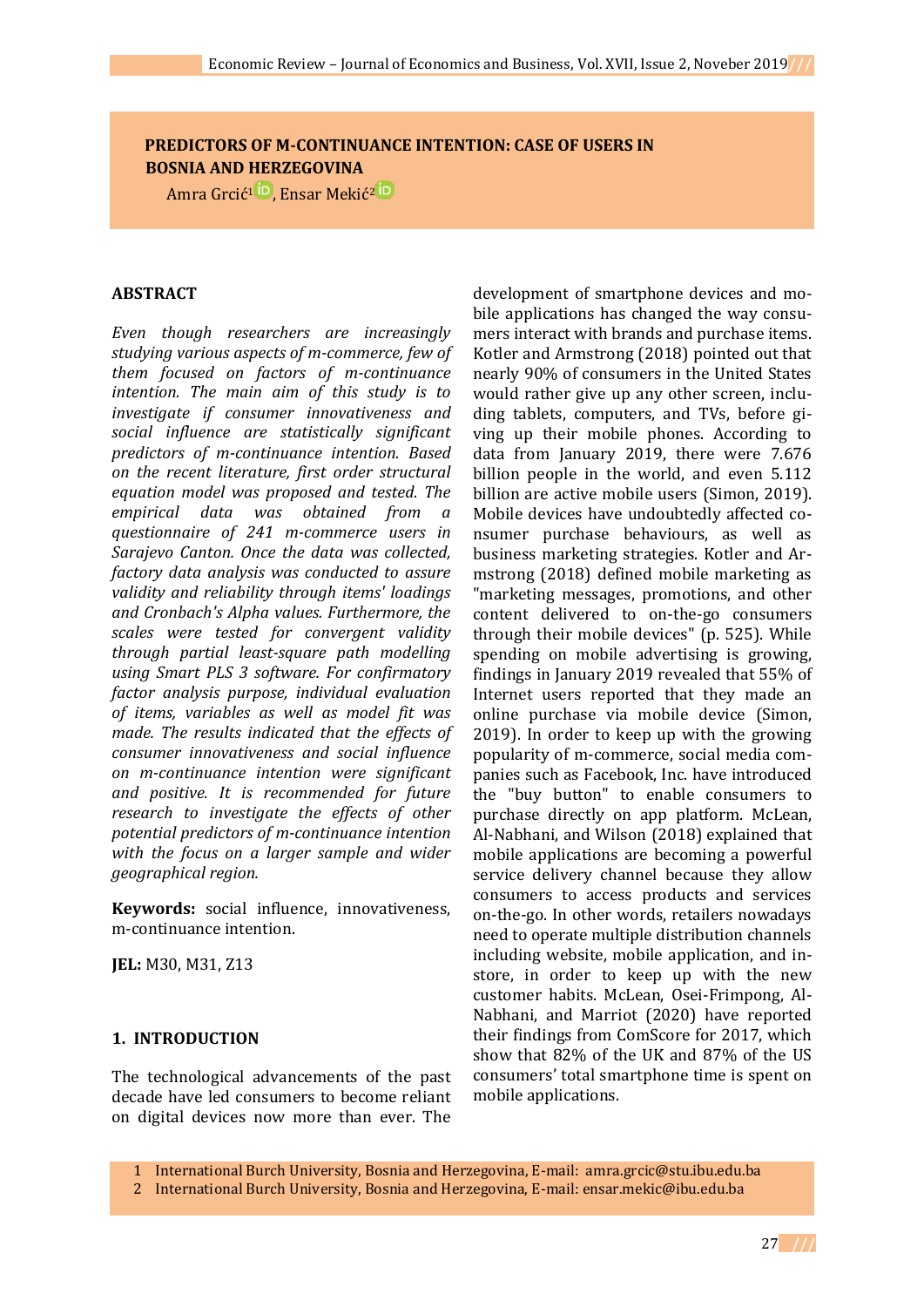The previously presented data proves that we are witnessing a fundamental change in human behaviour which has a tremendous impact on the global market. These new circumstances have influenced the need to research drivers of consumers' continuance intention to purchase via mobile phones. However, despite the growing need to understand m-continuance intention, we have not found previous research on this topic in Bosnia and Herzegovina (BiH). This study first contributes to the theoretical research gap by examining the influence of consumer innovativeness and social influence on m-continuance intention as the ultimate indicator of successful m-commerce. As one can see in the literature review, the research between these variables was found to be scarce. The practical implication of this study is to provide a better understanding of customers' preferences which lead to m-continuance intention. This data is useful for marketers, advertisers, and mcommerce platform providers. Finally, in order to explore the full potential of practical and theoretical data, this study also provides comparative results on different age and gender groups, educational background and respondents' shopping preferences of mobile websites and applications. Valid and reliable scales were used to determine the measurement instrument which was applied for data collection. The data was collected by an online survey method and analysed by the reliability test and regression analysis. It is expected that the results will provide an important insight for the development of effective marketing strategies, by providing significant data on the influence of consumer innovativeness and social influence on m-continuance intention.

### **2. LITERATURE REVIEW**

The following literature review is a result of examination of highly indexed journals and textbooks. It provides the necessary information which helped identify variables, form the research model and hypotheses, and identify adequate items to measure the variables. The research yielded three variables which are examined in the following paragraphs, namely consumer innovativeness, social influence and m-continuance intention.

#### *2.1. Consumer innovativeness*

Hong, Lin, and Hsieh (2016) researched the effect of consumer innovativeness on perceived value and continuance intention to use a smartwatch. Hong *et al.* (2016) define consumer innovativeness as "a characteristic which relates to an individual's basic tendency to adopt innovations" (p. 265). According to the authors, consumers with higher levels of innovativeness adopt new products earlier than others, and products are often part of their social identification (Hong *et al.,* 2016, p. 265). Innovative consumers are the first buyers in the market who are open-minded to novelty and change. Furthermore, their innovativeness can be considered a part of their social status, because the newest products they purchase portray them as unique individuals. Their innovativeness also means that these consumers are loyal to an innovative product or brand, meaning that they have to own it as soon as it emerges in the market.

On the other hand, He, Zhan, and Hu (2018) define consumer innovativeness in terms of personal innovativeness, hypothesising that personal innovativeness positively influences purchase intention. The researchers explain that innovative individuals are those who "have a strong sense of curiosity and like to seek novelty" (He *et al.,* 2018, p. 1063). According to He *et al*. "consumers with high level of innovativeness are more willing to try new things and adopt new ideas" (p. 1063). These findings show that consumer innovativeness is also influenced by innate factors such as curiosity. One could argue that if innovative consumers are naturally curious and seek novelty, then they will constantly seek new products and experiences, which means that their continuance intention would be related only to highly innovative brands or newest purchase channels, such as m-commerce.

Hwang, Kim, and Kim (2019) researched the influence of consumer innovativeness on intention to use new technology, such as drone food delivery service. According to Hwang *et al.* (2019), innovative consumers prefer purchasing new products and services, which makes them more likely to adopt a new technology (p. 103). One can conclude that innovative consumers have a propensity to buy new products and adopt the usage of new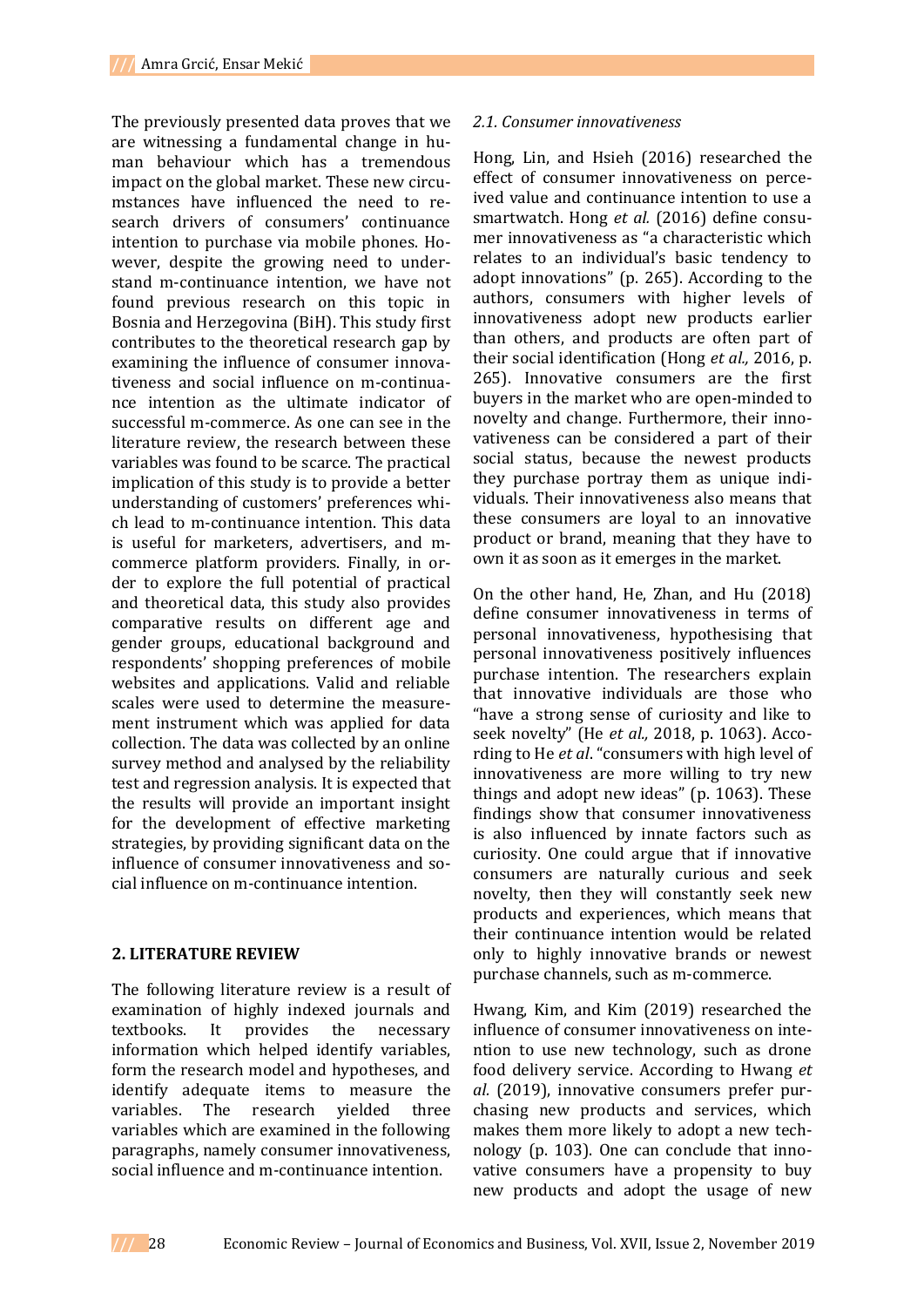platforms, which is directly related to consumers' continuous usage of m-commerce as an emerging shopping platform. If consumer innovativeness makes consumers more likely to use new technology, then innovative consumers would be willing to use m-commerce and this can be further related to the beforementioned research, meaning that their curiosity and acceptance of novelty and new products also means acceptance of new platforms.

One can conclude that innovative consumers eagerly adopt new technology, goods, and services. For the purposes of this article, one can define consumer innovativeness as a personal tendency to buy innovative products, or a preference for new and different buying experience. This allows consumers to eagerly engage in m-commerce as one of the new buying channels. The measurement scale from Lin and Filieri (2015) consists of three questionnaire items which seek information on consumer's fondness of experimenting and willingness to use new information technology.

### *2.2. Social influence*

Zhang, Tao, Qu, Zhang, Zeng, and Zhu (2020) defined social influence in terms of technology acceptance. Zhang *et al*. (2020) explained that social influence means that "people may consider a system useful and choose to use it, if their important referents think they should, even though they themselves are not favourable toward the system in their own minds" (p. 223). In other words, social influence refers to direct influence on individuals, which encourages them to change their behaviour in order to meet the demands of their social environment. Moreover, one can argue that social influence includes social pressure because individuals are willing to modify their behaviour to conform to those whom they perceive as influencers in their social group.

Mouakket (2015) defined social influence in terms of subjective norms which "reflect how the perceptions of important people, such as family and friends, affect an individual" (p. 103). Mouakket (2015) explained that individuals perform certain behaviours to be

accepted within their circle of influence. Subjective norms are defined in terms of "interpersonal influence, including the impact of word-of mouth from friends and colleagues, and external environmental influences including mass media reports and experienced people" (Mouakket, 2015, p. 103). One can argue that the implications of social influence lie in subjective norms which refer to the belief that those who are deemed as important in a social group will either approve or disapprove of consumer's behaviour. This social situation results in social influence which refers to the consumer's willingness to succumb to the pressure of the peer group or environment. Furthermore, the circle of influence can include closely related consumers, such as family and friends, as well as consumers in the external environment, such as media personalities. Therefore, social influence has broad possibilities of influence, but this paper will concentrate on the influence of those who are closely related to consumers, such as peers, friends, and family.

Jimenez and San Martin (2017) defined social influence in terms of social factors which refer to "the social influences or normative values imposed by others (*i.e.* friends, family, or a group of reference)" (p. 97). Furthermore, Jimenez and San Martin explained that consumers learn or imitate behaviours of their reference agents to be accepted in the group (2017, p. 97). In the context of the authors' research, social influence proved to have an effect on consumer's willingness to purchase products and even to receive mobile advertising. In other words, social influence implies that consumers tend to imitate behaviours of their referent agents because they comply with their expectations and normative values, which results in modifying consumer's behaviour accordingly. This information further expands the beforementioned research, because it means that consumers do not abruptly adopt different behaviour because of the environmental pressure or because of successful communication, but they also undergo a subtler process of imitating their referent agents, which is intertwined with their shared values.

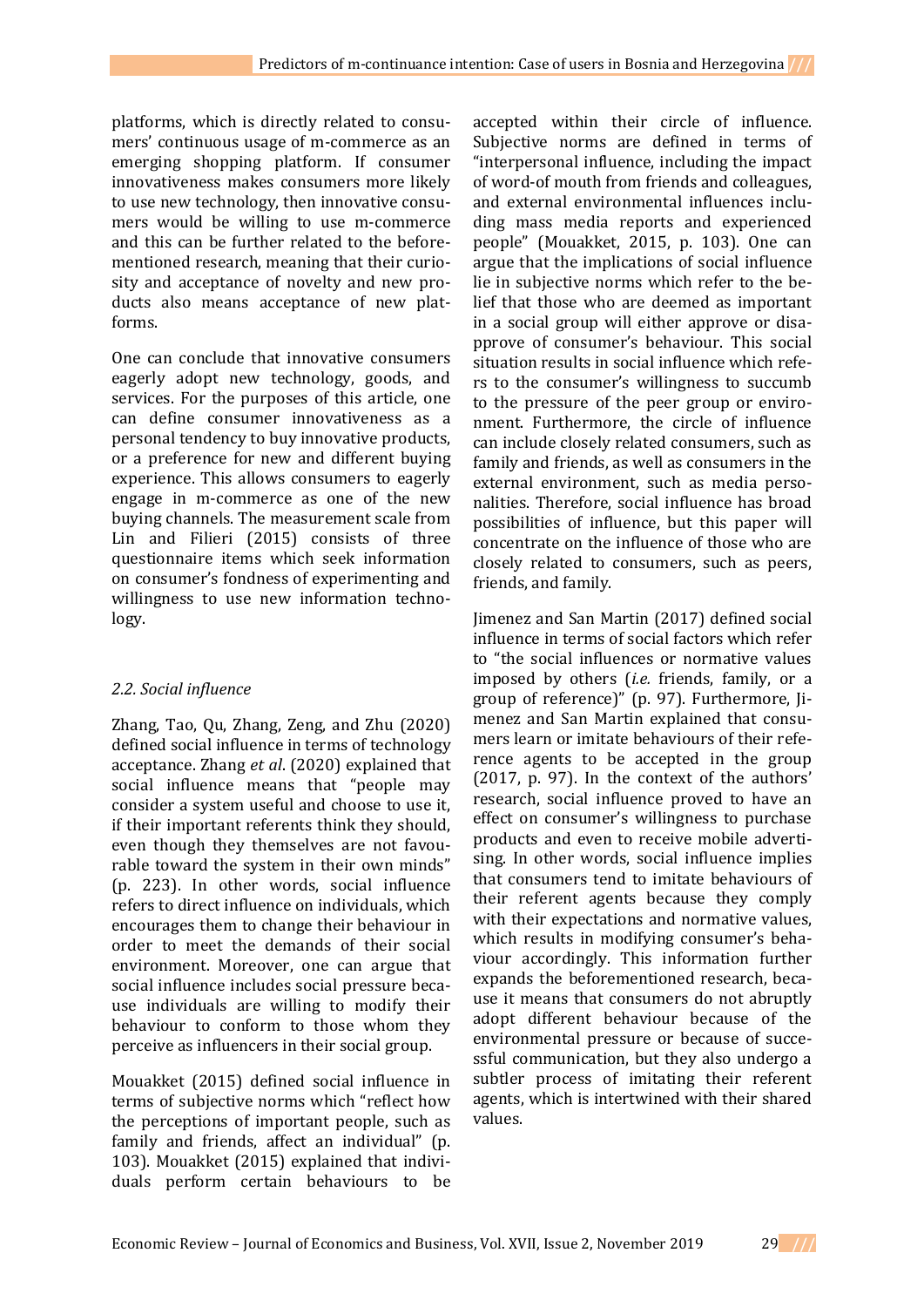The beforementioned research suggests that consumers value opinions of their reference group and they are influenced to adopt the reference group behavioural patterns, which allows them to be a part of the social group. For the purpose of this article, one can define social influence as attitudes of people in the social circle who are deemed as important to the consumer, and whose attitudes influence the consumer to engage in purchase behaviour. The people in social circle can include friends, relatives, co-workers, or similar, while purchase behaviour implies continuance intention of using m-commerce. The measurement scale from Jimenez and San Martin (2017) consists of three questionnaire items which deal with the influence of reference group to purchase products and services using m-commerce.

#### *2.3. M-Continuance intention*

Amoroso and Lim (2017) define continuance intention as "the level of strength of an individual's intent to make a purchase repeatedly via financial mobile app" (p. 695). Moreover, continuance intention is "a proxy of actual continuance behaviour and the individual's perceptions on the likelihood that he/she will engage in continuance behaviour" (Amoroso & Lim, 2017, p. 695). According to Amoroso and Lim (2017), consumers make continuance decisions based on objective experience, such as ease of use and usefulness, and also based on affective responses, such as satisfaction (p. 694). In other words, consumers' continued usage intention can be intentional, or founded on their own objective opinion, and it can be an emotional response to a subjective experience such as satisfaction. One could argue that consumers' continuance intention is of vital importance because it indicates a continuous state of engagement and involvement with technology or application. It signifies a strong bond between the consumer and platform, which results in continued usage.

Wang, Ou, and Chen (2019) defined continuance intention as "the users' long-term use of a specific m-service on a regular basis" (p. 182). The researchers noted that continuance intention is "an important indicator of the long-term viability and success of mobile communication apps" (Wang *et al.,* 2019, p.

182). Furthermore, Wang *et al.* (2019) explained that "it is critical for m-service business managers to devote effort toward retaining existing customers because the unit cost of acquiring a new customer is much higher than that for retaining the existing one" (p.182). Finally, Wang *et al*. (2019) explained that continuance intention can be influenced in a threefold manner: by consumer's rational assessment, by affective response, or by some unconscious process (p. 182). The authors focused on definition of continuance intention as an indicator of long-term sustainability of mobile communication applications. Continuance intention is a result of consumer's experience and it is based on user's overall assessment of an information technology. Moreover, continuance intention is a matter of financial costs, because the research showed that it is less expensive to retain current customers. It can be concluded that even though initial adoption is an important breakthrough for any information technology, users' continued usage determines the ultimate success.

Tran, Pham, and Le (2019) explained that continuance intention "demonstrates the magnitude of a consumer's intention to perform a specified behaviour such as using SNS platforms for rebooking and revisiting the chosen hotel in the future" (p. 312). Furthermore, the researchers claim that "continuance intention is synonymous with future continuance and arguably with repeated purchase for satisfied customers" (Tran et al., 2019, p. 312). Finally, Tran *et al*. (2019) clarify continuance intention as "a significant outcome leading to the performance of a specific behaviour" (p. 315). It is evident that continuance intention is an indicator of consumers' intention to repeat their behaviour in the future. Furthermore, continuance intention implies long-term usage of a satisfied customer, which implies that consumer satisfaction also plays an important role. One may conclude that continuance intention is a an antecedent of consumer's actual behaviour.

For the purpose of this article, m-continuance intention can be defined as a consumer's continuous intention to use m-commerce to purchase online. Lu, Yu, Liu, and Wei (2017) used a two-item questionnaire to measure consumer's continuance intention to use mobile shopping.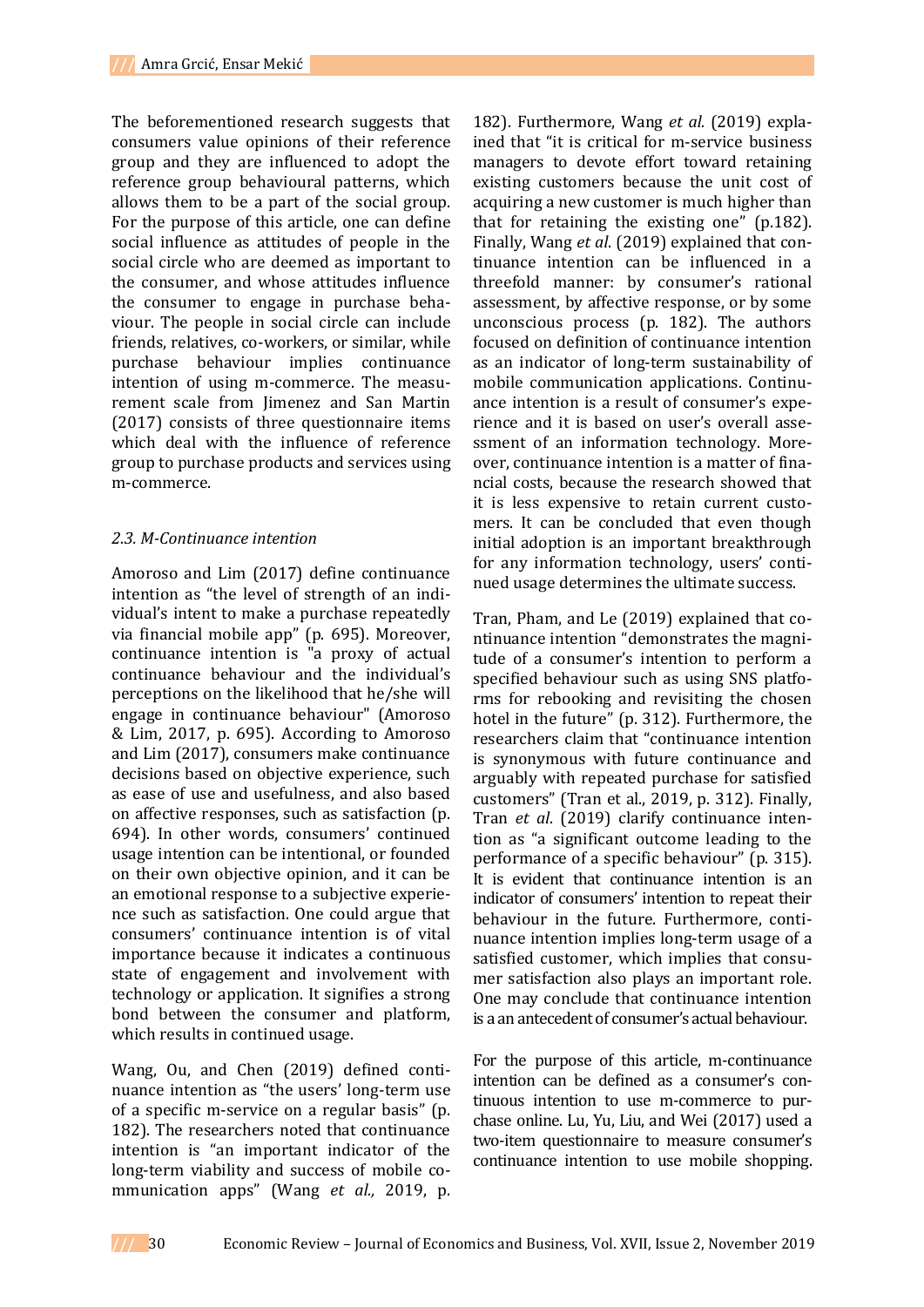## *2.4. Consumer innovativeness and m-continuance intention*

Lin and Filieri (2015) researched the influence of consumer innovativeness of airline passengers in China on continuance intention toward online check-in services. The authors' significant hypothesis was that personal innovativeness positively influences continuance intention. Furthermore, Lin and Filieri (2015) argued that "innovative individuals will be eager to repeat a behaviour once they have acknowledged the benefits provided by a specific technology" and that "they will also repeat the usage of a new technology in order to keep up with their lifestyle (how others see them) and their self-image concept" (p. 160). Lin and Filieri (2015) pointed out that previous research provided mixed results on the role of consumer innovativeness on continuance intention. Still, their results showed the direct influence of consumer innovativeness on continuance intention.

Hong, Lin, and Hsieh (2016) researched the influence of consumer innovativeness on continuance intention to use a smartwatch through mediating effects of hedonic and utilitarian value. Continuance intention was considered in terms of balance between continued IT usage decisions and consumers' repeat purchase decisions. Hong *et al*. (2016) explained that "the results demonstrate users' continuance intention not only because of the perceived values, but also because of their own innovativeness" (p. 271). The results were found significant and Hong et al. (2016) concluded that "there is an association among consumer innovativeness, hedonic value, utilitarian value, and continuance intention to use a smartwatch" (p. 271). The proposed research model showed that continuance intention is indirectly affected by consumer innovativeness.

Ramayah, Ling, Taghizadeh, and Rahman (2016) researched the influence of personal innovativeness of Chief Executive Officers' (CEOs) website continuance intention. Ramayah et al. (2016) hypothesised that small and medium-sized enterprises with more innovative CEOs are more likely to continue their business web presence. Ramayah *et al*. (2016) explained that as innovators, CEOs are risktakers and receptive towards new technology, and therefore willing to commit to website as a business channel (p. 152). The hypothesis was proven significant.

When it comes to continuance intention, innovative consumers will have a long-term preference for newer channels, such as online check-in service. Based on these findings and for the purpose of this research, we argue that the same is valid for m-commerce as an emerging channel and that innovative consumers will prefer to purchase via smartphone. Still, the literature review revealed that the direct effect of consumer innovativeness on continuance intention has not been sufficiently researched. For the purpose of this article, mcontinuance intention was defined as a consumer's continuous intention to use m-commerce to purchase online. The previous research focused on usage continuance intention and established the relationship between consumer innovativeness and continuance intention, which was the foundation for the research model of this study. The results of this study should make further contributions to the much-needed research into the relationship between these two variables.

### *2.5. Social influence and m-continuance intention*

Chang, Liu, and Shen (2016) researched user trust in social networking sites. The authors hypothesised that there is a positive correlation between social influence and continuance intention for using Facebook and LinkedIn. The results showed that social influence on continuance intention is more significant for Facebook than for LinkedIn, because Facebook is a more popular social network for friends and family. The research of Chang *et al*. (2016) showed a significant relationship between social influence and continuance intention, which was fundamental to the formation of our hypothesis.

Mouakket (2015) researched the factors influencing continuance intention to use social networking site, namely Facebook, among university students in the United Arab Emirates. The significant hypothesis was that subjective norms have a positive influence on continuance intention towards Facebook. The sample

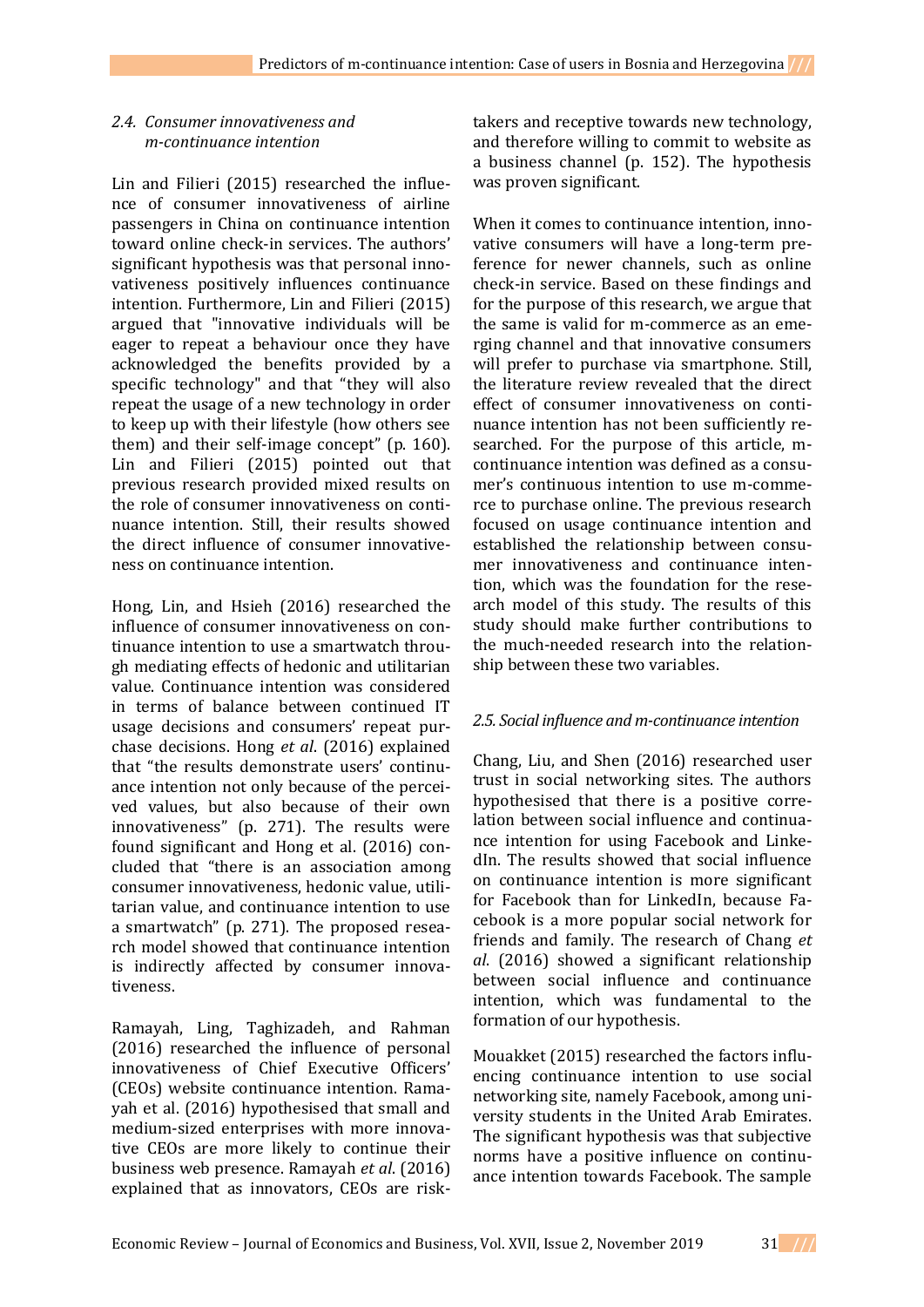included undergraduate university students and the findings suggested that users are inclined to revisit social networking sites as a result of social pressure from individuals they consider important. As previously mentioned, subjective norms can be understood as individual's belief that their peer group will approve or disapprove of certain behaviours, while social influence depicts individual's change of behaviour to get the group's approval. Mouakket (2015) showed a significant relationship between subjective norms and continuance intention, which led us to form our hypothesis.

In contrast, Weng, Zailani, Iranmanesh, and Hyun (2017) researched the continuance usage intention of mobile taxi booking application users. The research suggested that subjective norms have influence on behavioural intentions of app users. This led Weng *et al*. (2017) to conclude that "many users decide to make use of an MBT App if it is also used by their friends and is recommended to them" (p. 210). Still, the hypothesis that subjective norm is positively related to app users' continuance intention was proven insignificant. Even though the research of Weng et al. exhibited insignificant findings, based on the previous significant research and due to the fact that the relationship between these two variables was previously insufficiently researched, the authors of this paper decided to contribute and conduct research into the relationship between social influence and m-continuance intention. Our intent is further justified by the fact that, to our knowledge, a specific relationship between social influence and mcontinuance intention has not been researched.

M-continuance intention was defined for the purpose of this article as a consumer's continuous intention to use m-commerce to purchase online. Literature review revealed that data on the direct influence of social influence on m-continuance intention was not plentiful, but the previous research did focus on continuance intention to use. The review exhibits a positive relationship between social influence and continuance intention as such, which is the foundation for the development of hypotheses in this article.

#### *2.6. Research model and hypotheses*

After closely reviewing the appropriate literature, the researchers recognized relevant relationships between the variables. The research hypotheses were structured in accordance to significant relationships between the variables and provided by the research in the literature review. This study proposes the following two hypotheses:

 $H_1$ : Consumer innovativeness has a significant and positive effect on m-continuance intention.

H2: Social influence has a significant and positive effect on m-continuance intention.



Figure 2.1 *Proposed Research Model*

Source: Author's own work

#### **3. METHODOLOGY**

#### *3.1. Data collection*

The data used in this survey was collected by distributing a structured survey. The scales used for the preparation of this instrument were previously used by researchers and proven reliable and valid for measuring consumer innovativeness, social influence, and m-continuance intention. For measurement of consumer innovativeness, the researchers considered the work of Lin and Filieri (2015), while for the measurement of social influence the work of Jimenez and San-Martin (2017) was considered. Finally, the measurement of mcontinuance intention was developed from the work of Lu *et al.* (2017).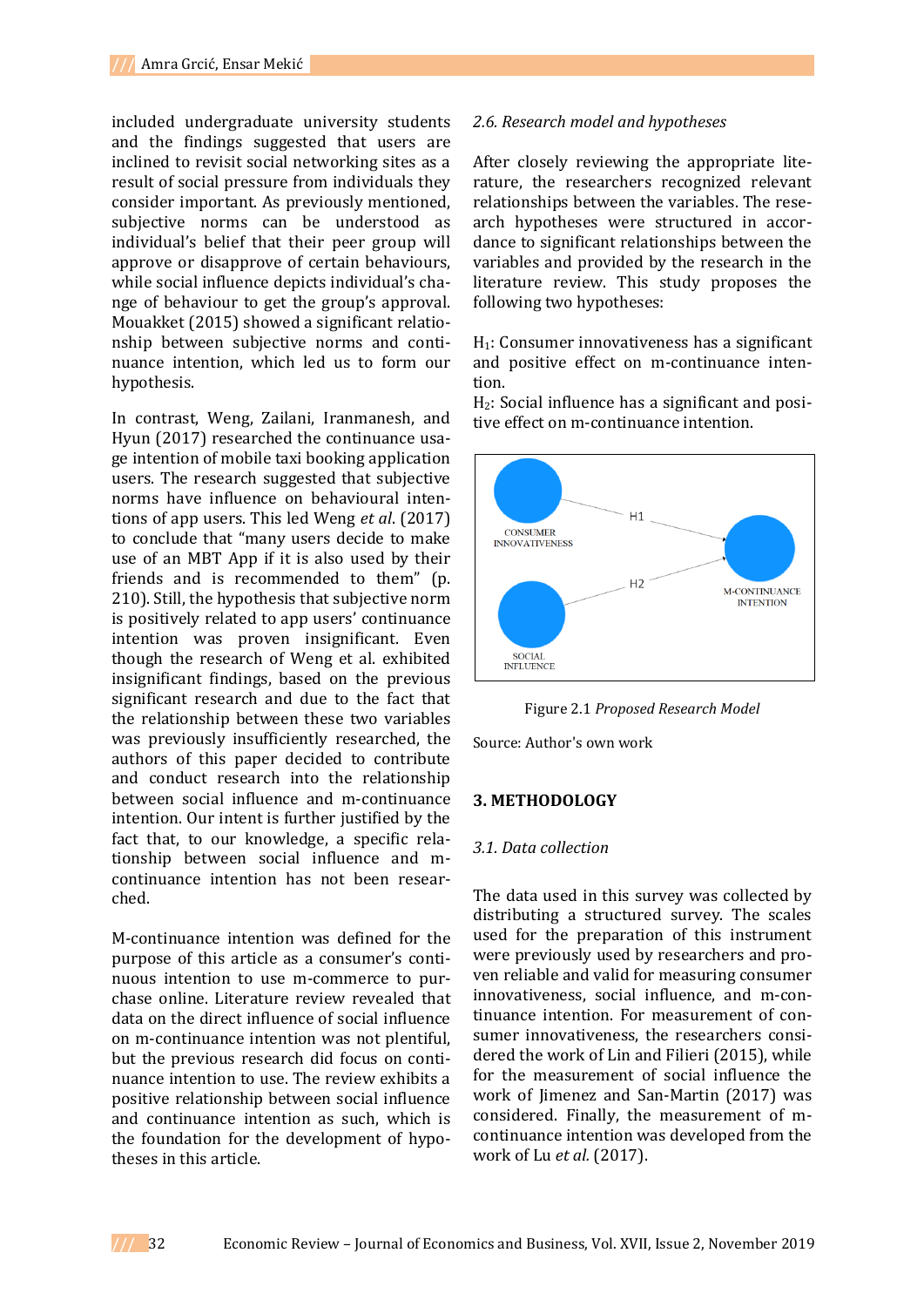All the items in the questionnaire were measured with a five-point semantic differential scale. The distributed questionnaire contained questions in five different categories as follows:

- Questions 1-7: demographics
- Questions 8-10: Consumer Innovativeness
- Question 11-13: Social Influence
- Question 14-15: M-continuance intention

The data was collected online, using Google Forms. The respondents who qualified as valid on the basis of the study were those who use m-commerce. The respondents were approached by contacting relevant online groups and forums on Facebook social media, as well as by approaching students of all cycles of study at higher education institutions in Sarajevo Canton. Out of 500 contacted respondents, a total of 241 respondents filled out the survey, giving response rate of 48.2%. The detailed review of the sample characteristics is presented in the first part of the "Results" section.

### *3.2. Population and sample*

Even though it may seem relatively simple to investigate m-commerce of one area in the 21st century, having in mind 1.3 million of digitally illiterate citizens in BiH meaning that 38.7% of the population of BiH cannot use the Internet (Agency for Statistics of BiH, 2016), the population of this study was chosen very carefully. Another factor that discouraged the authors from doing the study at the level of BiH are limited resources of researchers. Accordingly, the goal to investigate m-commerce was localized to Sarajevo Canton as the target population of this study. There are four arguments for conducting this study at Sarajevo Canton level:

In order to use m-commerce, customers should be digitally/computer literate. According to the census conducted in 2013, Sarajevo Canton had the highest computer literacy level compared to all other cantons in the Federation of BiH (see Figure 2.2).



Figure 2.2 *The number of computer literate persons*

Source: Agency for Statistics of BiH, 2016

- Sarajevo Canton is a multi-ethnic and multi-cultural canton, which is to some extent the representative for BiH as a whole. If observed by ethnicity, there are 50.8% of Bosniaks, 7 % of Croats and 27.2% of Serbs living in the area of this Canton (Agency for Statistics of BiH, 2016);
- Sarajevo is the capital city of BiH and it is economically first among the most developed cantons in Federation BiH. The ranking list of top five cantons in BiH according to development level looks as follows: (1) Sarajevo Canton; (2) West Herzegovina Canton; (3) Herzegovina – Neretva Canton; (4) Tuzla Canton and (5) Bosnian-Podrinje Canton Goražde (Akta, 2018);
- This study conducted at the level of Sarajevo Canton is meant to serve as a pilot project before conducting the replication of the study in the region of BiH. Therefore, the results of this study are to be generalized at the level of Sarajevo Canton, but they aim to serve as a stimulus for a similar study at the level of BiH by future researchers.

### *3.3. Statistical methods applied*

The causal relationships of the hypothetical model shown in Figure 2.1 were tested by means of the partial least square (PLS) path modelling method. Following instructions of Becker, Klein, and Wetzels (2012) the following steps were performed to prepare structural equation model using Smart PLS3: (1) Latent variables were created and related

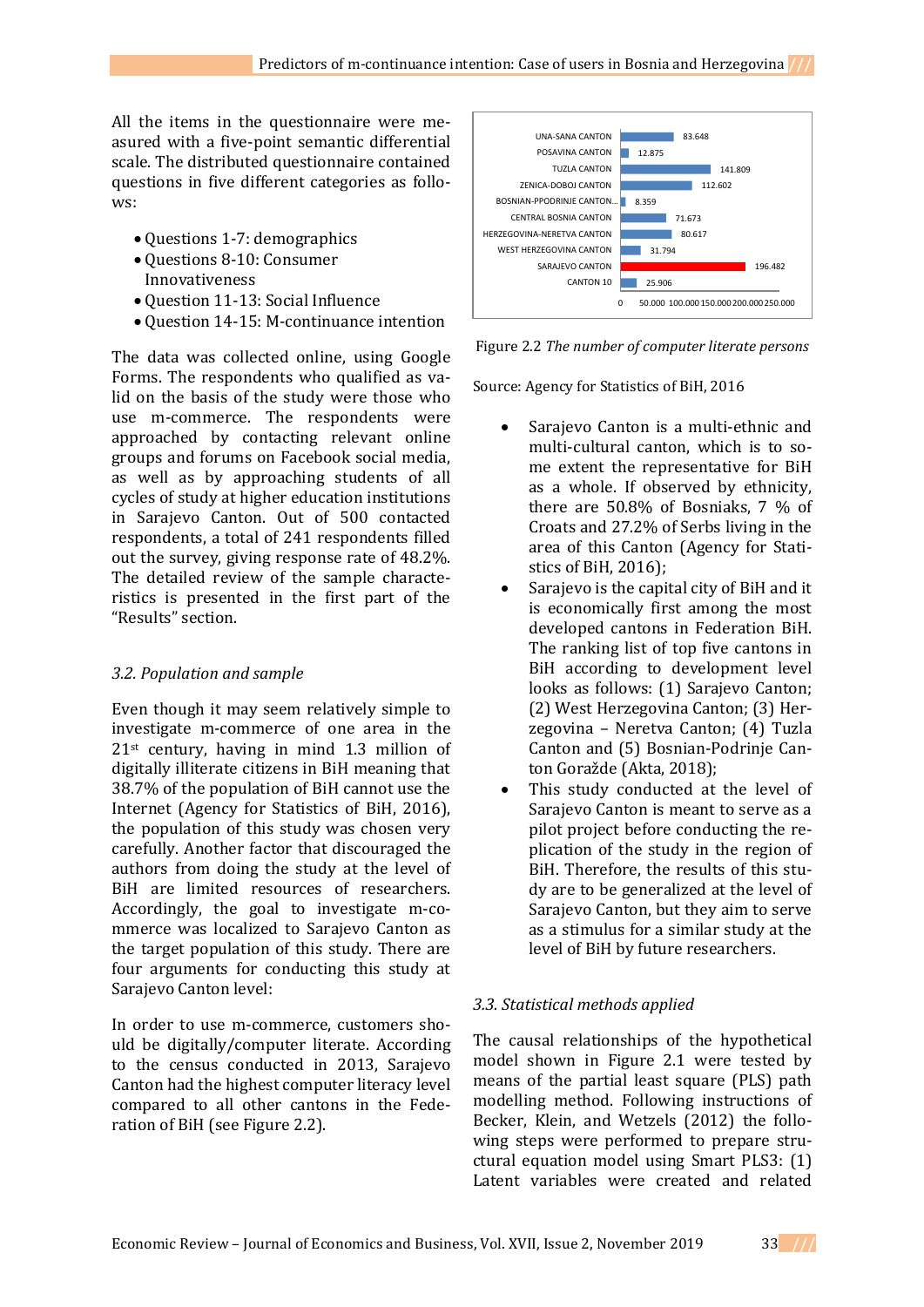measurement items were assigned to them; (2) The two independent variables were related to one dependent variable. More precisely, Consumer Innovativeness (CI) and Social Influence (SI) were related to M-Continuance Intention (MCI). The output of the mentioned steps is presented in Figure 2.3.



Figure 2.3 *Model in Smart PLS 3*

Source: Author's own work

This study relied on Software Package for Social Sciences for descriptive analysis while Smart PLS 3, a SEM program has been used for confirmatory factor analysis, model fit and effects analysis.

PLS could be applied in many instances of small samples when other methods fail (Henseler, *et al*., 2014).

Regular PLS algorithm and Bootstrapping technique were conducted in Smart PLS 3 to conduct exploratory factor analysis, confir-matory factor analysis and investigate direct effects of variables in the model. To ensure stability of results, following recommendation of Hair, Sarstedt, Ringle, and Gudergan (2017), PLS Bootstrapping was completed using 10,000 bootstrap subsamples.

#### **4. VALIDITY, RELIABILITY AND MODEL FIT**

To test the construct validity of the instrument, both exploratory factor analysis (EFA) and confirmatory factor analysis (CFA) were made using Smart PLS 3. The main findings of the two mentioned analyses will be presented in the following paragraphs.

Factor loadings were observed for each item (see Table 4.1). Items with factor loadings greater than 0.5 on the factor with which they

| CODE             | <b>ITEM</b>                                                                                                                                       | CONSUMER<br><b>INNOVATIVENESS</b> | $M -$<br>CONTINUANCE<br><b>INTENTION</b> | SOCIAL<br><b>INFLUENCE</b> |
|------------------|---------------------------------------------------------------------------------------------------------------------------------------------------|-----------------------------------|------------------------------------------|----------------------------|
| CI <sub>1</sub>  | I like to experiment with new ways of<br>doing things.                                                                                            | 0.836                             | 0.308                                    | 0.286                      |
| CI2              | I like to try new products.                                                                                                                       | 0.864                             | 0.362                                    | 0.371                      |
| CI3              | I am among the first in my circle of<br>friends to use new technologies.                                                                          | 0.763                             | 0.308                                    | 0.295                      |
| MCI1             | As a user, I will keep on using mobile<br>shopping.                                                                                               | 0.393                             | 0.971                                    | 0.440                      |
| MCI <sub>2</sub> | I intend to continue using mobile<br>shopping in the future.                                                                                      | 0.380                             | 0.970                                    | 0.446                      |
| SI <sub>1</sub>  | The people whose opinions I value<br>approve that I use the mobile/cell phone<br>when I purchase and/or search for<br>information about products. | 0.385                             | 0.478                                    | 0.916                      |
| SI <sub>2</sub>  | Most people I am aware of think that I<br>should use the mobile/cell phone to buy<br>some product and/or service.                                 | 0.345                             | 0.411                                    | 0.927                      |
| SI <sub>3</sub>  | It is expected that I use my mobile/cell phone<br>to buy or search for and receive information<br>about products and/or services.                 | 0.226                             | 0.180                                    | 0.684                      |

Table 4.1 *Loadings of Items per Factors in Measurement Instrument*

Source: Author's own work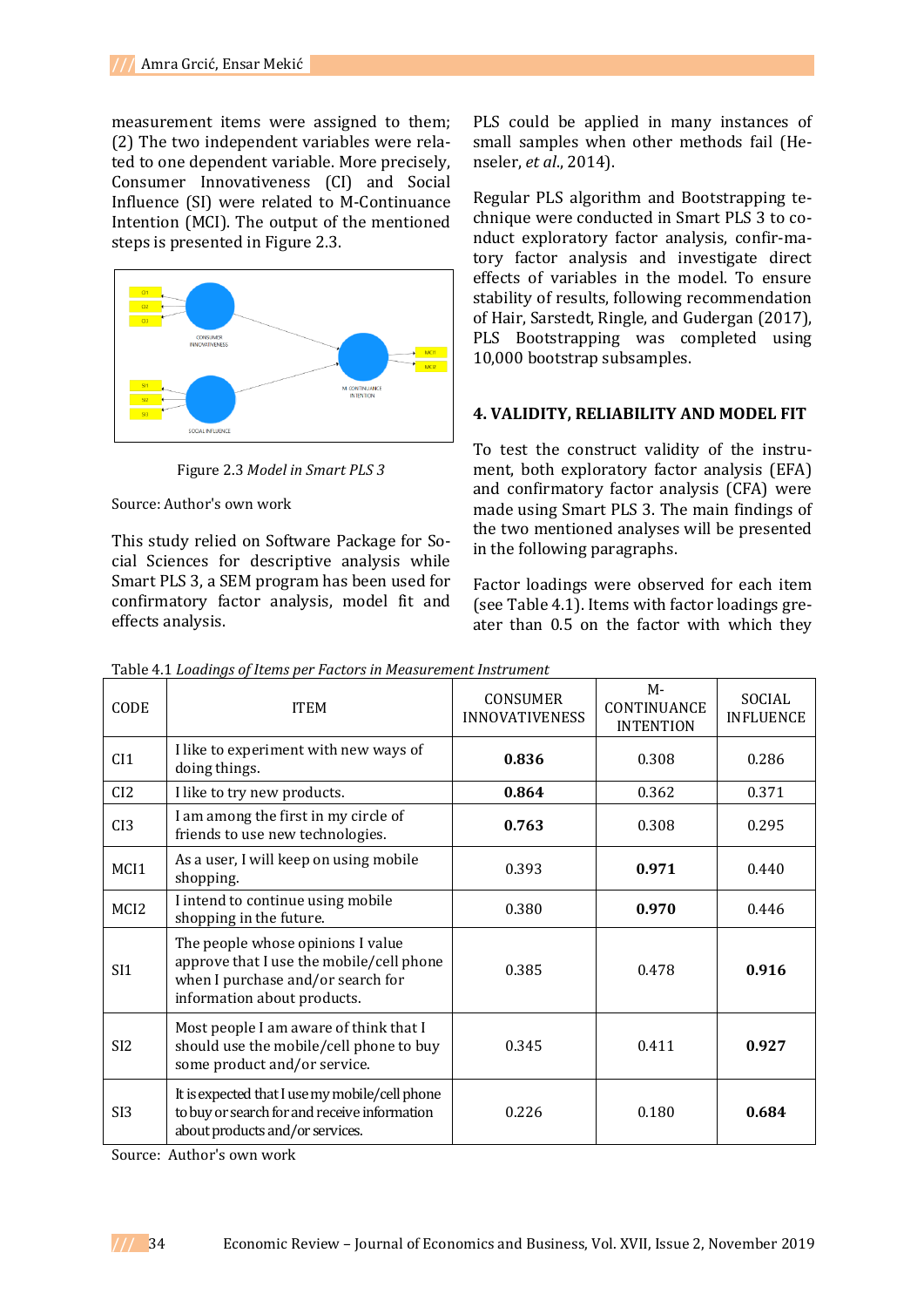were hypothesized to correspond were considered adequate indicators of that factor (Hair, Black, Babin, & Anderson, 2010).

The numbers presented in Table 4.2 indicate satisfactory loadings of items on the relevant factors, and there was no need for removal of any item(s).



Figure 2.3 *Loadings of Items per Factors*

Source: Author's own work

Cronbach's (1951) coefficient alpha is widely used to determine the reliability of multi-item scales and assess the internal consistency of model constructs. The reliability of factors in this study has been presented in Table 4.2 below.

Table 4.2 *Construct Validation*

values between 0.676 and 0.942, which is above threshold of 0.5 defined by Fornell and Larcker (1981) and Hair, Black, Babin, and Anderson (2010).

Cronbach's Alpha values of all first order latent variables conform to the rule of thumb defined by Cronbach and Richard (2004), and this is confirmed by composite reliability scores which are all higher than the recommended cut-off of 0.7 (Fornell and Larcker, 1981; Hair, Black, Babin, and Anderson, 2010).

According to Schmiedel, Brocke, and Recker (2014), discriminant validity is ensured once the AVE value for each construct exceeds the squared correlation between that and any other construct in the factor correlation matrix. Table 3 indicates a full compliance to this rule.

Considering factor loadings of all items higher than 0.4, composite reliability scores higher than 0.7, and AVE values higher than 0.5, it could be concluded that all the conditions of convergent validity are met in this study.

Goodness of fit (GoF) represents the measure that accounts for the model quality at both the

| Factor                                                                                                  | $C's \propto$<br>>0.7 | CR.<br>>0.7 | AVE<br>>0.5 | Consumer<br>Innovativeness<br>(CI) | Social<br>Influence<br>(SI) | M-Continuance<br>Intention<br>(MCI) |
|---------------------------------------------------------------------------------------------------------|-----------------------|-------------|-------------|------------------------------------|-----------------------------|-------------------------------------|
| Consumer<br>Innovativeness<br>(CI)                                                                      | 0.759                 | 0.862       | 0.676       | 0.822                              |                             |                                     |
| Social<br>Influence<br>(SI)                                                                             | 0.938                 | 0.970       | 0.942       | 0.398                              | 0.970                       |                                     |
| M-Commerce<br>Continuance<br>Intention<br>(MCI)                                                         | 0.817                 | 0.885       | 0.722       | 0.389                              | 0.456                       | 0.850                               |
| Note 1: The right-hand part of the table displays construct correlations and square roots of AVE on the |                       |             |             |                                    |                             |                                     |

avs construct correlations and sq diagonal).

Note 2: For full name of 1st order latent variables, please see Table 2.

Note 3:  $C's \propto$  = Cronbach's Alpha

Source: Author's own work

PLS Bootstrapping is completed using 10,000 bootstrap subsamples indicating all AVE

measurement and the structural models (Sanchez, 2013). To calculate GoF for this study, the formula proposed by Wetzels,

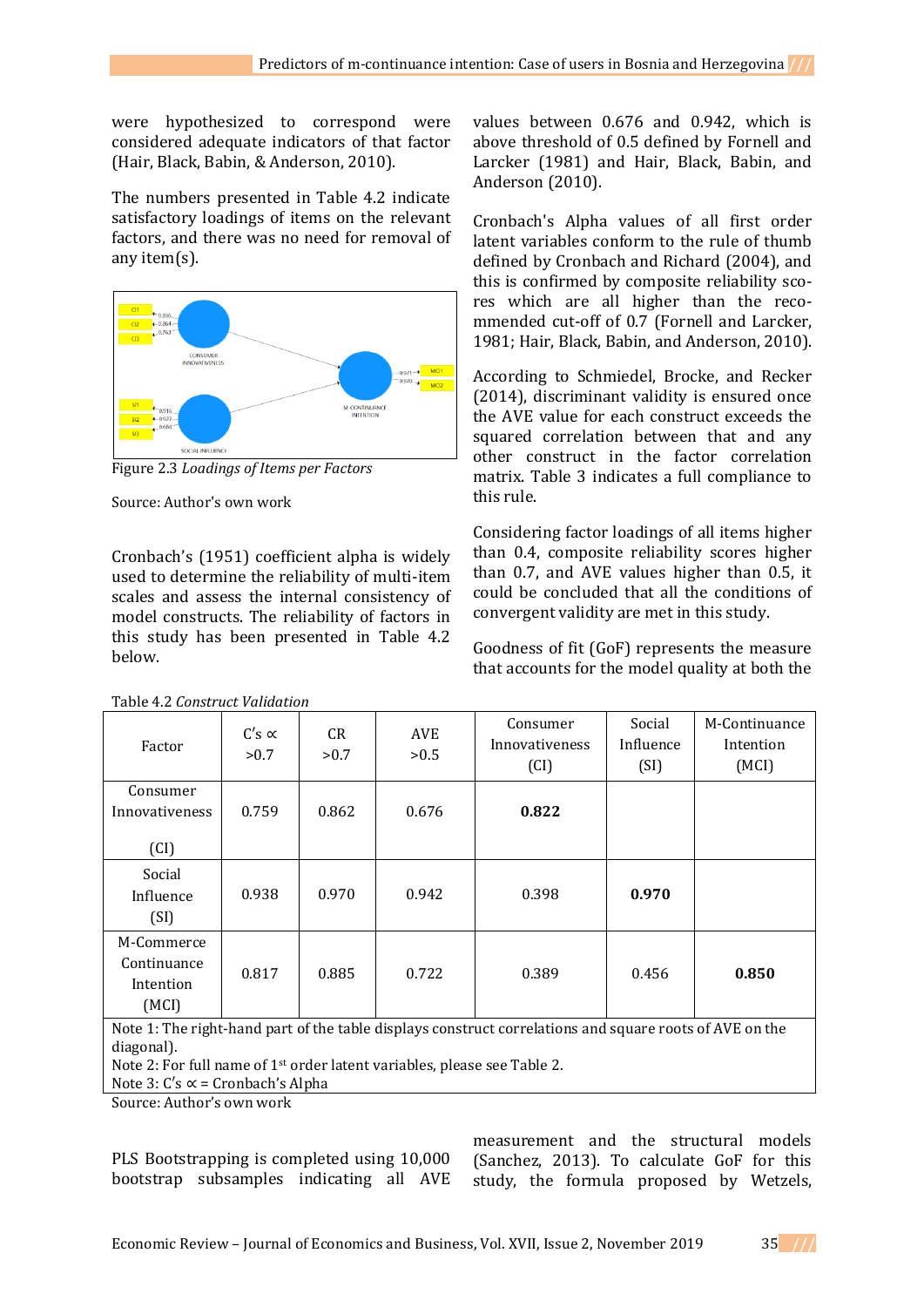Odekerken-Schröder, and Oppen (2009) has been applied. GoF values are explained as follows: GoF small =  $0.1$ , GoF medium =  $0.25$ , and GoF large =  $0.36$  (Wetzels et al, 2009). After application of their formula, the GoF value for the model investigated in this study is 0.45, which is characterized as a large goodness of fit.

### **5. RESULTS**

### *5.1. Descriptive statistics*

The questionnaire provided 241 valid responses in total. There were 131 female and 110 male respondents, which shows that both genders are equally active m-commerce users. Most of the respondents (65.6%) are young adults aged between 20-30 years, followed by 60 respondents (25.7%) aged 30-40. Only 18 respondents are 40-50 years old and there are

Table 5.1 *Sample Characteristics*

3 respondents older than 50 years. Most respondents, 111 precisely, are college graduates with bachelor's degree (see Table 5.1).

As shown in Table 5.1., most respondents (66.8%) use m-commerce 1-5 times a mo-nth, followed by 43 respondents (17.8%) who use m-commerce 6-10 times a month. Only 6 respondents reported that they use mcommerce more than 10 times a month. When it comes to the number of applica-tions used, 80 respondents reported that they own at least 1 application, followed by 74 respondents who use only 2 applications, and 47 respondents who use at least 3 different applications.

The respondents prefer a diverse number of applications and their answers include more than 9 different applications. The most used application is E-bay with 36.5% of the respondents, followed by 19.5% users of Ali

| Variable                          | Demographics    | Number | Valid Percent |
|-----------------------------------|-----------------|--------|---------------|
|                                   | Male            | 110    | 45.6%         |
| Gender                            | Female          | 131    | 54.4%         |
|                                   | Total           | 241    | 100%          |
|                                   | 20-30           | 158    | 65.6%         |
|                                   | 31-40           | 62     | 25.7%         |
|                                   | 45-50           | 18     | 7.5%          |
| Age                               | $51+$           | 3      | 1.2%          |
|                                   | N/A             |        |               |
|                                   | Total           | 241    | 100%          |
|                                   | High school     | 61     | 25.3%         |
|                                   | <b>Bachelor</b> | 111    | 46.1%         |
| Education                         | Master          | 67     | 27.8%         |
|                                   | Doctorate       | 2      | 0.8%          |
|                                   | Total           | 241    | 100%          |
|                                   | $1 - 5$         | 161    | 66.8%         |
| M-Commerce Usage                  | $6 - 10$        | 43     | 17.8%         |
| Frequency                         | $11+$           | 6      | 2.5%          |
| (Times/month)                     | N/A             | 30     | 12.4%         |
|                                   | Total           | 241    | 100%          |
|                                   | 1 App           | 80     | 33.2%         |
| M-Commerce Apps                   | 2 Apps          | 74     | 30.7%         |
| Installed                         | 3 Apps          | 47     | 19.5%         |
| (number of apps<br>Installed on a | 4 Apps          | 15     | 6.2%          |
| respondent's                      | $5 + Apps$      | 20     | 8.3%          |
| smartphone)                       | N/A             | 5      | 2.1%          |
|                                   | Total           | 241    | 100%          |

Source: Author's own work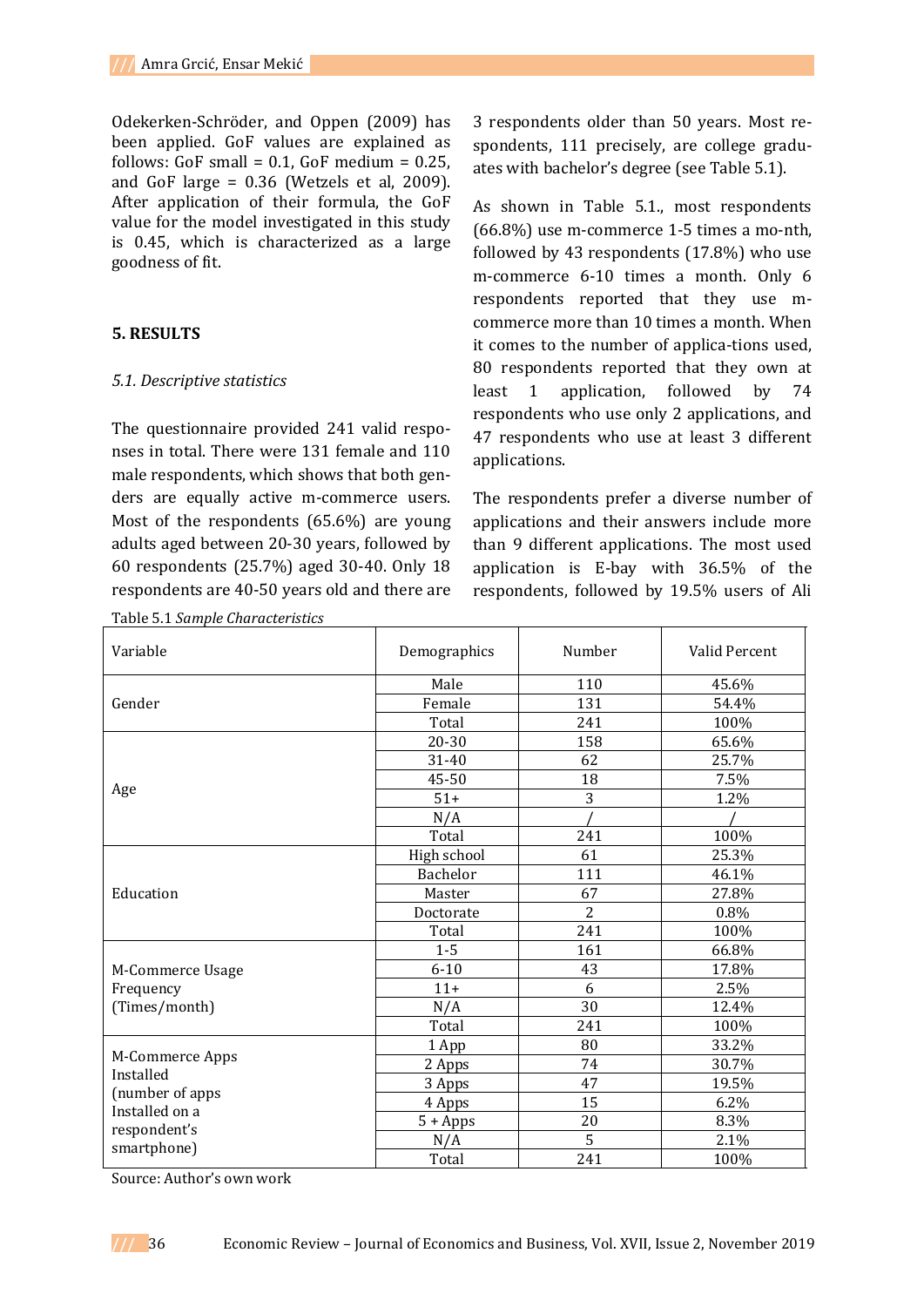Express. The usage also depends on whether the respondent prefers mobile applications or mobile websites, which can be

statistically significant direct and positive relationship between SI and MCI. Accordingly, hypothesis 2 was supported.

| Variable                       | Preference         | Valid Percent |  |
|--------------------------------|--------------------|---------------|--|
|                                | E-bay              | 36.5%         |  |
|                                | Ali Express        | 19.5%         |  |
|                                | Amazon             | 11.2%         |  |
|                                | Wish               | $6.6\%$       |  |
| M-Commerce Application         | <b>OLX</b>         | 4.6%          |  |
| Preference                     | Safari             | 2.1%          |  |
|                                | Geogle             | 4.1%          |  |
|                                | Good Food          | 0.8%          |  |
|                                | Donesi             | 3.3%          |  |
|                                | <b>Other</b>       | 5%            |  |
|                                | N/A                | 6.2%          |  |
|                                | Mobile application | 68%           |  |
| M-Commerce Usage<br>Preference | Mobile website     | 30.3%         |  |
|                                | N/A                | 1.7%          |  |

Table 5.2 *M-commerce preferences*

Source: Author's own work

# *5.2. Empirical findings*

All empirical findings are summarized in Table 5.3 below.

Table 5.3 *Hypotheses' tests*

| Hypothesis | Path in the Model    | Direct Effect               | <b>Hypothesis Status</b> |
|------------|----------------------|-----------------------------|--------------------------|
| H1         | $CI \rightarrow MCI$ | $P = 0.000*$<br>$t = 3.746$ | Confirmed                |
| H2         | $CI \rightarrow MCI$ | $P = 0.000*$<br>$t = 5.367$ | Confirmed                |

Note 1: \*Significant at 95% confidence interval Source: Author's own work

H1: *Consumer innovativeness has a significant and positive effects on m-continuance Intention.*

Hypothesis 1 was supported with the following indicators:  $(1)$  p value of 0.000;  $(2)$  t value of 3.746. Both indicators are demonstrating a strong and direct relationship between CI and MCI.

H2: *Social influence has a significant and positive effects on m-continuance Intention.*

According to p value of 0.000 as well as t value of 5.367, one may conclude that there is a

### **6. DISCUSSION**

The popularity of m-commerce has been increasing in the past decade and even a developing economy such as BiH has been

affected. The primary objective of this article is to demonstrate how consumer innovativeness and social influence affect m-continuance intention. The theoretical contribution of this article is that it provides further information on the relationship between social influence and m-continuance intention. The hypothesis was significant, leading us to co-

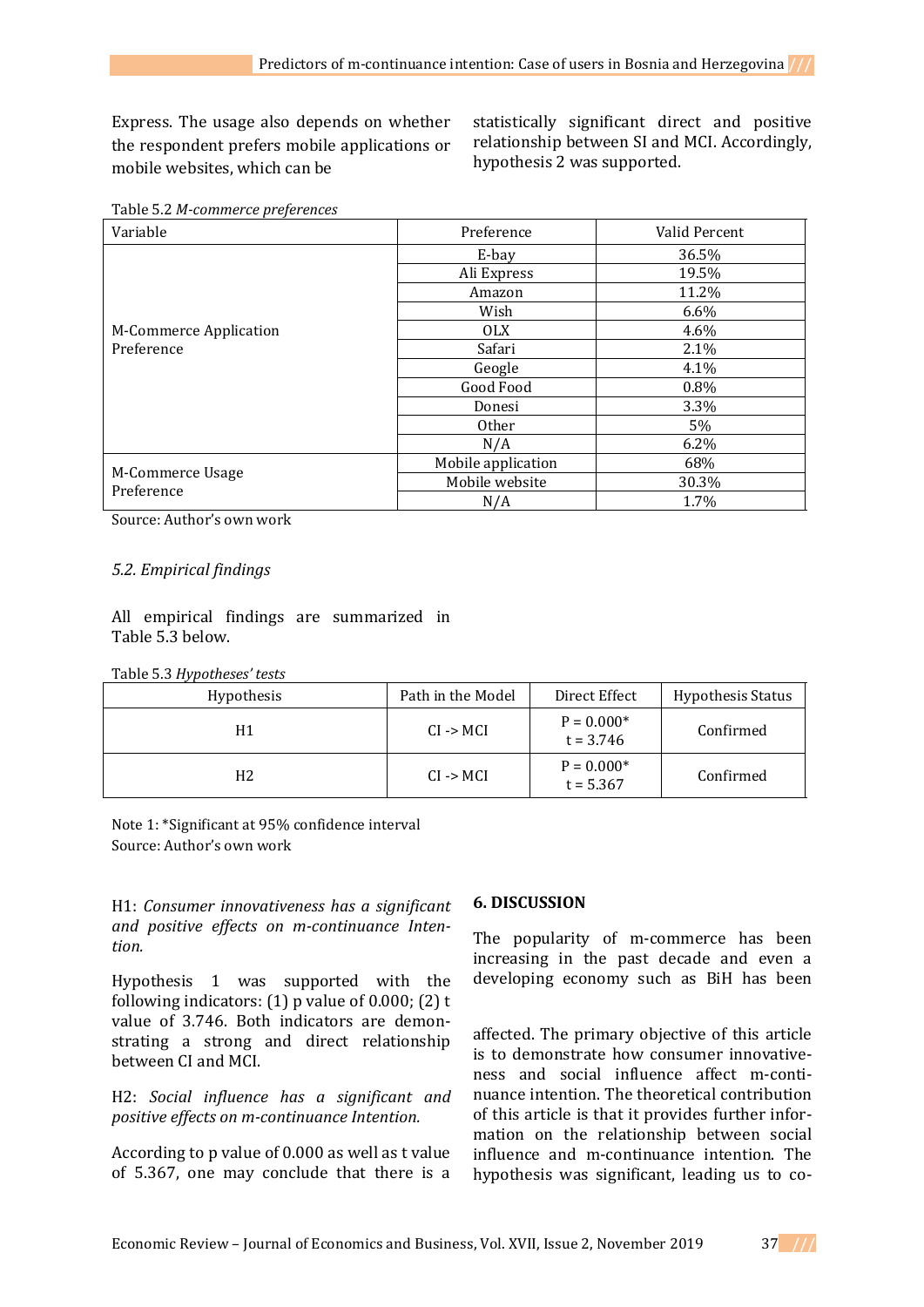nclude that social influence does affect mcontinuance intention. Furthermore, research on the relationship between consumer innovativeness and m-continuance intention was scarce. This article provides data which proved a significant relationship directly between consumer innovativeness and mcontinuance intention, which would be a notable contribution to m-commerce.

First, the results reveal that consumer innovativeness has a direct influence on mcontinuance intention. According to these results, one may conclude that more innovative consumers will have a higher tendency to continuously use m-commerce. This may be attributed to the fact that m-commerce is an emerging channel and therefore more interesting to consumers who seek new experiences. Moreover, the usage of this channel may have become a part of their social status because innovative consumers like to portray themselves as unique. M-commerce allows them to purchase products on-the-go and gives them the opportunity to experience newly designed websites and applications. Furthermore, these results have managerial implications because it is evident that businesses which target innovative consumers should consider investing in m-commerce channels. This decision could even be a longterm reward because innovative consumers will be more loyal to m-commerce because it is still developing.

Secondly, the results reveal that social influence has a direct influence on m-continuance intention. It was previously mentioned by Zhang *et al*. (2020) that consumers adapt their behaviour to remain a part of their social group. In other words, if their peers continuously use m-commerce, consumers may imitate this behaviour and become long-term users as well. The practical implication is that marketers, advertisers, and m-commerce platform providers should be aware of social influence as the way consumers conform to their social environment. As previously mentioned in the Literature Review, social influence involves leadership, socialisation, peer pressure, and conformity. One can argue that it can be valuable for businesses to recognise the social implications of their presence on mcommerce channels because satisfied peer

leaders can bring a group of long-term users. It can be concluded that social circle approval of m-commerce influen-ces m-continuance intention.

According to these results, we can conclude that a personal tendency to buy innovative products or a preference for new and different buying experience is an indicator of mcontinuance intention. Attitudes of people in individual's social circle who are deemed as important to the consumer can influence the consumer to continuously engage in purchase behaviour, meaning that the individual will be inclined to continue purchasing means of mcommerce.

### **7. CONCLUSION**

The main objective of this study was to investigate the relationship between factors of purchase behaviour, namely consumer innovativeness and social influence, and m-continuance intention. After literature review, two hypotheses were proposed and tested using Structural Equation Modelling (SEM).

As a canton with the highest number of computer literate persons, multi-ethnic and multi-cultural n, with the capital city of BiH and ranked economically as first among the most developed cantons in the Federation of BiH, Sarajevo Canton has been selected as the population of the study. The survey comprised of fifteen questions was delivered to 500 respondents, and a total of 241 respondents filled out the survey giving the response rate of 48.2%. The sample seems well distributed in terms of gender, age and other characteristics.

Prior to hypotheses testing, factory data analysis was conducted to assure validity and reliability through item loadings and Crobach's Alpha values. In addition, the scales were tested for Convergent validity through partial least-square path modelling using Smart PLS 3 software. Using Goodness of Fit Index, model fit was confirmed as well. The results indicated that effects of Consumer Innovativeness and Social Influence on M-Continuance Intention were significant and positive.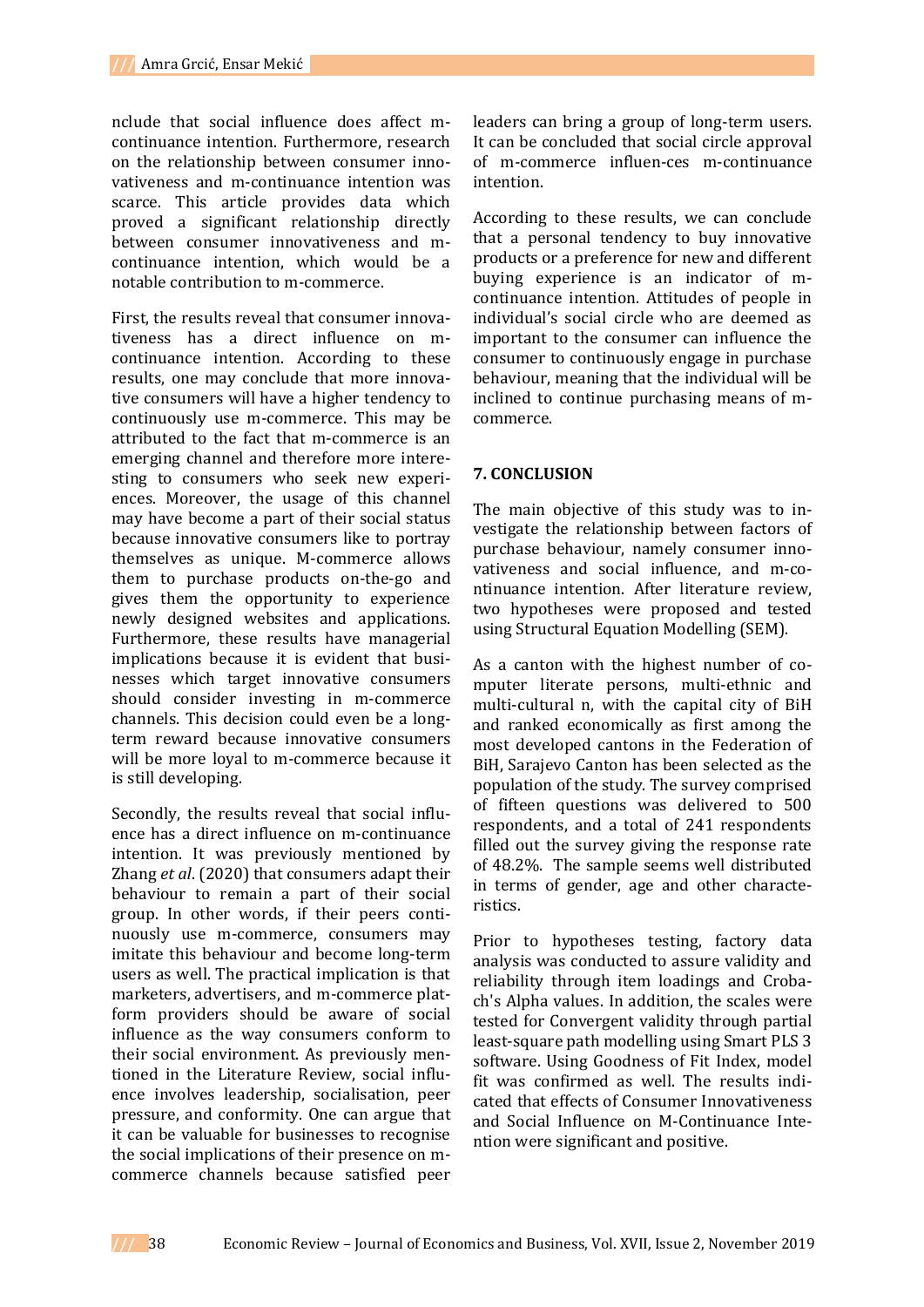It is recommended for future research to investigate effects of other, additional potential predictors of m-continuance intention with a focus on a larger sample and wider geographical region.

### **REFERENCES**

- 1. Agency for Statistics of Bosnia and Herzegovina. (2016). *Cenzus of population, households and dwellings in Bosnia and Herzegovina, 2013.* Sarajevo: Agency for Statistics of Bosnia and Herzegovina.
- 2. Akta. (2018). Ovo su najrazvijenije i najnerazvijenije općine u FBiH u 2017. godini. Sarajevo, Bosnia and Herzegovina: Akta.ba. Retrieved from https://www.akta.ba/vijesti/ovo-su-najrazvijenije-i-najnerazvijenije-opcine-u-fbih-u-2017 godini/91717
- 3. Amoroso, D., & Lim, R. (2017). The mediating effects of habit on continuance intention. *International Journal of Information Management*, *37*(6), 693–702. https://doi.org/10.1016/j.ijinfomgt.2017. 05.003
- 4. Becker, J.-M., Klein, K., & Wetzels, M. (2012). Hierarchical Latent Variable Models in PLS-SEM: Guidelines for Using Reflective-Formative Type Models. *Long Range Planning, 45*, 359-394. doi:http://dx.doi.org/10.1016/j.lrp.2012. 10.001
- 5. Chang, S. E., Liu, A. Y., & Shen, W. C. (2017). User trust in social networking services: A comparison of Facebook and LinkedIn. *Computers in Human Behavior*, *69*, 207– 217. https://doi.org/10.1016/j.chb.2016. 12.013
- 6. Cronbach, L. J. (1951). Coefficient alpha and the structure of tests. *Psycohmetric, 16*, 297-334.
- 7. Cronbach, L. J., & Richard, J. S. (2004). My Current Thoughts on Coefficient Alpha and Successor Procedures. *Educational and Psychological Measurement, 64*(3), 391- 418. doi:10.1177/0013164404266386
- 8. Fornell, C., & Larcker, D. (1981). Evaluating structural equation models with

unobservable variables and measurement error. *Journal of Marketing Research, 18*(1), 39-50.

- 9. Hair, J. F., Sarstedt, M., Ringle, C., & Gudergan, S. P. (2017). *A Primer on Partial Least Squares Structural Equation Modeling (PLS-SEM)* (2nd ed.). Thousand Oaks: Sage.
- 10. Hair, J., Black, W., Babin, B., & Anderson, R. (2010). *Multivariate data analysis.* NJ, USA: Prentice-Hall, Inc. Upper Saddle River.
- 11. He, X., Zhan, W., & Hu, Y. (2018). Consumer purchase intention of electric vehicles in China: The roles of perception and personality. *Journal of Cleaner Production*, *204*, 1060–1069. https://doi.org/10.1016/ j.jcle-pro.2018.08.260
- 12. Henseler, J., Dijkstra, T. K., Sarstedt, M., Ringle, C. M., Diamantopoulos, A., Straub, D. W., . . . Calantone, R. J. (2014). Common Beliefs and Reality About PLS: Comments on Ro¨nkko¨ and Evermann (2013). *Organizational Research Methods, 17*(2), 182- 209. doi:10.1177/1094428114526928
- 13. Hong, J.-C., Lin, P.-H., & Hsieh, P.-C. (2017). The effect of consumer innovativeness on perceived value and continuance intention to use smartwatch. *Computers in Human Behavior*, *67*, 264–272. https://doi.org/10. 1016/j.chb.2016.11.001
- 14. Hwang, J., Kim, H., & Kim, W. (2019). Investigating motivated consumer innovativeness in the context of drone food delivery services. *Journal of Hospitality and Tourism Management*, *38*, 102–110. https:// doi.org/10.1016/j.jhtm.2019.01.004
- 15. Jiménez, N., & San-Martín, S. (2017). Attitude toward m-advertising and m-repurchase. *European Research on Management and Business Economics*, *23*(2), 96–102. https://doi.org/10.1016/j.iedeen.2016.12 .001
- 16. Kotler, P., & Armstrong, G. (2018). *Principles of marketing* (Seventeenth edition). Pearson Higher Education.
- 17. Lin, Z., & Filieri, R. (2015). Airline passengers' continuance intention towards onli-